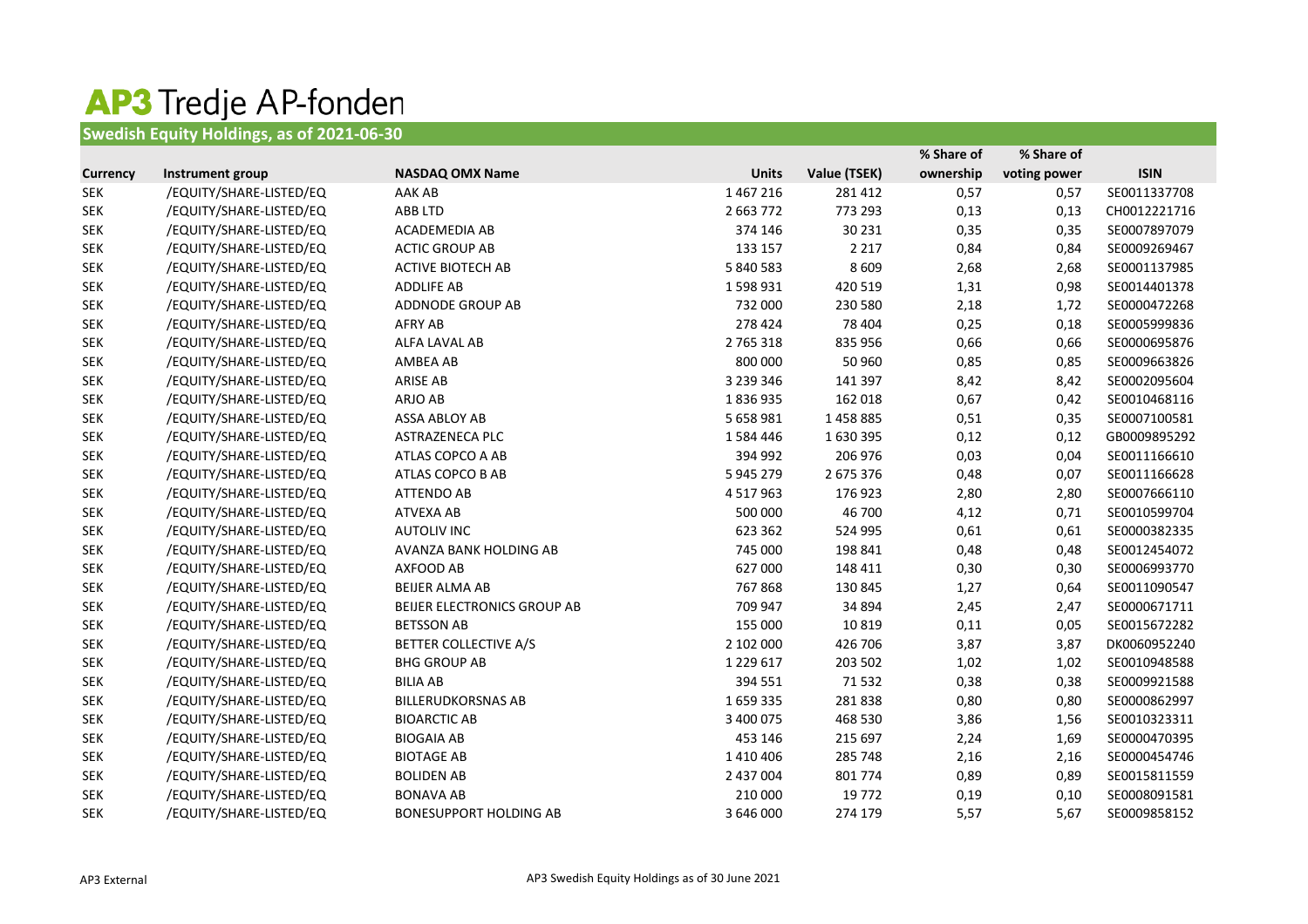|                 |                         |                                    |               |              | % Share of | % Share of   |              |
|-----------------|-------------------------|------------------------------------|---------------|--------------|------------|--------------|--------------|
| <b>Currency</b> | Instrument group        | <b>NASDAQ OMX Name</b>             | <b>Units</b>  | Value (TSEK) | ownership  | voting power | <b>ISIN</b>  |
| <b>SEK</b>      | /EQUITY/SHARE-LISTED/EQ | <b>BOULE DIAGNOSTICS AB</b>        | 1625771       | 92 832       | 8,37       | 8,37         | SE0011231158 |
| <b>SEK</b>      | /EQUITY/SHARE-LISTED/EQ | <b>BRAVIDA HOLDING AB</b>          | 468 000       | 57938        | 0,23       | 0,23         | SE0007491303 |
| <b>SEK</b>      | /EQUITY/SHARE-LISTED/EQ | <b>BTS GROUP AB</b>                | 947 803       | 308 984      | 4,91       | 3,51         | SE0000805426 |
| <b>SEK</b>      | /EQUITY/SHARE-LISTED/EQ | <b>BULTEN AB</b>                   | 585 125       | 60 151       | 2,78       | 2,78         | SE0003849223 |
| <b>SEK</b>      | /EQUITY/SHARE-LISTED/EQ | <b>CAMURUS AB</b>                  | 80 000        | 17 120       | 0,15       | 0,15         | SE0007692850 |
| <b>SEK</b>      | /EQUITY/SHARE-LISTED/EQ | <b>CASTELLUM AB</b>                | 1042028       | 226 954      | 0,38       | 0,38         | SE0000379190 |
| <b>SEK</b>      | /EQUITY/SHARE-LISTED/EQ | <b>CATENA AB</b>                   | 256 000       | 117 299      | 0,62       | 0,62         | SE0001664707 |
| <b>SEK</b>      | /EQUITY/SHARE-LISTED/EQ | <b>CELLAVISION AB</b>              | 165 158       | 60 877       | 0,69       | 0,69         | SE0000683484 |
| <b>SEK</b>      | /EQUITY/SHARE-LISTED/EQ | <b>CELLINK AB</b>                  | 586 333       | 248722       | 1,03       | 0,83         | SE0013647385 |
| <b>SEK</b>      | /EQUITY/SHARE-LISTED/EQ | <b>CINT GROUP AB</b>               | 1 150 000     | 110 630      | 0,84       | 0,84         | SE0015483276 |
| <b>SEK</b>      | /EQUITY/SHARE-LISTED/EQ | <b>CLOETTA AB</b>                  | 27 000        | 690          | 0,01       | 0,01         | SE0002626861 |
| <b>SEK</b>      | /EQUITY/SHARE-LISTED/EQ | <b>COLLECTOR AB</b>                | 79 0 86       | 2885         | 0,04       | 0,04         | SE0007048020 |
| <b>SEK</b>      | /EQUITY/SHARE-LISTED/EQ | <b>COMPACTOR FASTIGHETER AB</b>    | 2 295 597     | 228 182      | 1,16       | 1,24         | SE0013512506 |
| <b>SEK</b>      | /EQUITY/SHARE-LISTED/EQ | COOR SERVICE MANAGEMENT HOLDING AB | 1 386 454     | 94 002       | 1,45       | 1,45         | SE0007158829 |
| <b>SEK</b>      | /EQUITY/SHARE-LISTED/EQ | <b>COREM PROPERTY GROUP AB</b>     | 965 000       | 18702        | 0,09       | 0,05         | SE0010714287 |
| <b>SEK</b>      | /EQUITY/SHARE-LISTED/EQ | <b>CREASPAC AB</b>                 | 480 000       | 46 896       | 1,92       | 1,92         | SE0016075691 |
| <b>SEK</b>      | /EQUITY/SHARE-LISTED/EQ | <b>DIOS FASTIGHETER AB</b>         | 713 114       | 63 218       | 0,53       | 0,53         | SE0001634262 |
| <b>SEK</b>      | /EQUITY/SHARE-LISTED/EQ | <b>DOMETIC GROUP AB</b>            | 1655774       | 241 329      | 0,52       | 0,52         | SE0007691613 |
| <b>SEK</b>      | /EQUITY/SHARE-LISTED/EQ | <b>ELANDERS AB</b>                 | 801 154       | 131 710      | 2,27       | 1,55         | SE0000119299 |
| <b>SEK</b>      | /EQUITY/SHARE-LISTED/EQ | <b>ELECTROLUX AB</b>               | 3 9 1 5 4 1 9 | 929 129      | 1,27       | 1,02         | SE0000103814 |
| <b>SEK</b>      | /EQUITY/SHARE-LISTED/EQ | ELECTROLUX PROFESSIONAL AB         | 1915000       | 116 145      | 0,67       | 0,53         | SE0013747870 |
| <b>SEK</b>      | /EQUITY/SHARE-LISTED/EQ | <b>ELEKTA AB</b>                   | 4 3 1 5 4 8 7 | 535 120      | 1,13       | 0,83         | SE0000163628 |
| <b>SEK</b>      | /EQUITY/SHARE-LISTED/EQ | <b>EMBRACER GROUP AB</b>           | 4738          | 1097         | 0,00       | 0,00         | SE0013121589 |
| <b>SEK</b>      | /EQUITY/SHARE-LISTED/EQ | <b>EOLUS VIND AB</b>               | 62 000        | 12 4 62      | 0,25       | 0,17         | SE0007075056 |
| <b>SEK</b>      | /EQUITY/SHARE-LISTED/EQ | EPIROC A AB                        | 1783539       | 347 790      | 0,15       | 0,21         | SE0015658109 |
| <b>SEK</b>      | /EQUITY/SHARE-LISTED/EQ | <b>EPIROC B AB</b>                 | 2 417 820     | 406 073      | 0,20       | 0,03         | SE0015658117 |
| <b>SEK</b>      | /EQUITY/SHARE-LISTED/EQ | EPISURF MEDICAL AB                 | 7 900 000     | 25 3 5 9     | 3,56       | 3,53         | SE0003491562 |
| <b>SEK</b>      | /EQUITY/SHARE-LISTED/EQ | EQT AB                             | 1936775       | 601 562      | 0,19       | 0,20         | SE0012853455 |
| <b>SEK</b>      | /EQUITY/SHARE-LISTED/EQ | <b>ESSITY AB</b>                   | 6 3 2 0 2 6 1 | 1793690      | 0,90       | 0,50         | SE0009922164 |
| <b>SEK</b>      | /EQUITY/SHARE-LISTED/EQ | ETRION CORP                        | 400 000       | 1 1 3 8      | 0,12       | 0,12         | CA29786T1057 |
| <b>SEK</b>      | /EQUITY/SHARE-LISTED/EQ | <b>EVOLUTION AB</b>                | 397 972       | 538 217      | 0,19       | 0,19         | SE0012673267 |
| <b>SEK</b>      | /EQUITY/SHARE-LISTED/EQ | <b>FABEGE AB</b>                   | 5 038 089     | 691730       | 1,52       | 1,52         | SE0011166974 |
| <b>SEK</b>      | /EQUITY/SHARE-LISTED/EQ | <b>FAGERHULT AB</b>                | 2 300 000     | 157780       | 1,30       | 1,30         | SE0010048884 |
| <b>SEK</b>      | /EQUITY/SHARE-LISTED/EQ | <b>FASTIGHETS AB BALDER</b>        | 281941        | 151 402      | 0,15       | 0,10         | SE0000455057 |
| <b>SEK</b>      | /EQUITY/SHARE-LISTED/EQ | <b>FINGERPRINT CARDS AB</b>        | 760 000       | 24 8 22      | 0,26       | 0,22         | SE0008374250 |
| <b>SEK</b>      | /EQUITY/SHARE-LISTED/EQ | <b>GARO AB</b>                     | 1 250 000     | 147 500      | 2,50       | 2,50         | SE0015812417 |
| <b>SEK</b>      | /EQUITY/SHARE-LISTED/EQ | <b>GETINGE AB</b>                  | 732 435       | 236 430      | 0,27       | 0,17         | SE0000202624 |
| <b>SEK</b>      | /EQUITY/SHARE-LISTED/EQ | <b>GRANGES AB</b>                  | 559 794       | 66 560       | 0,53       | 0,53         | SE0006288015 |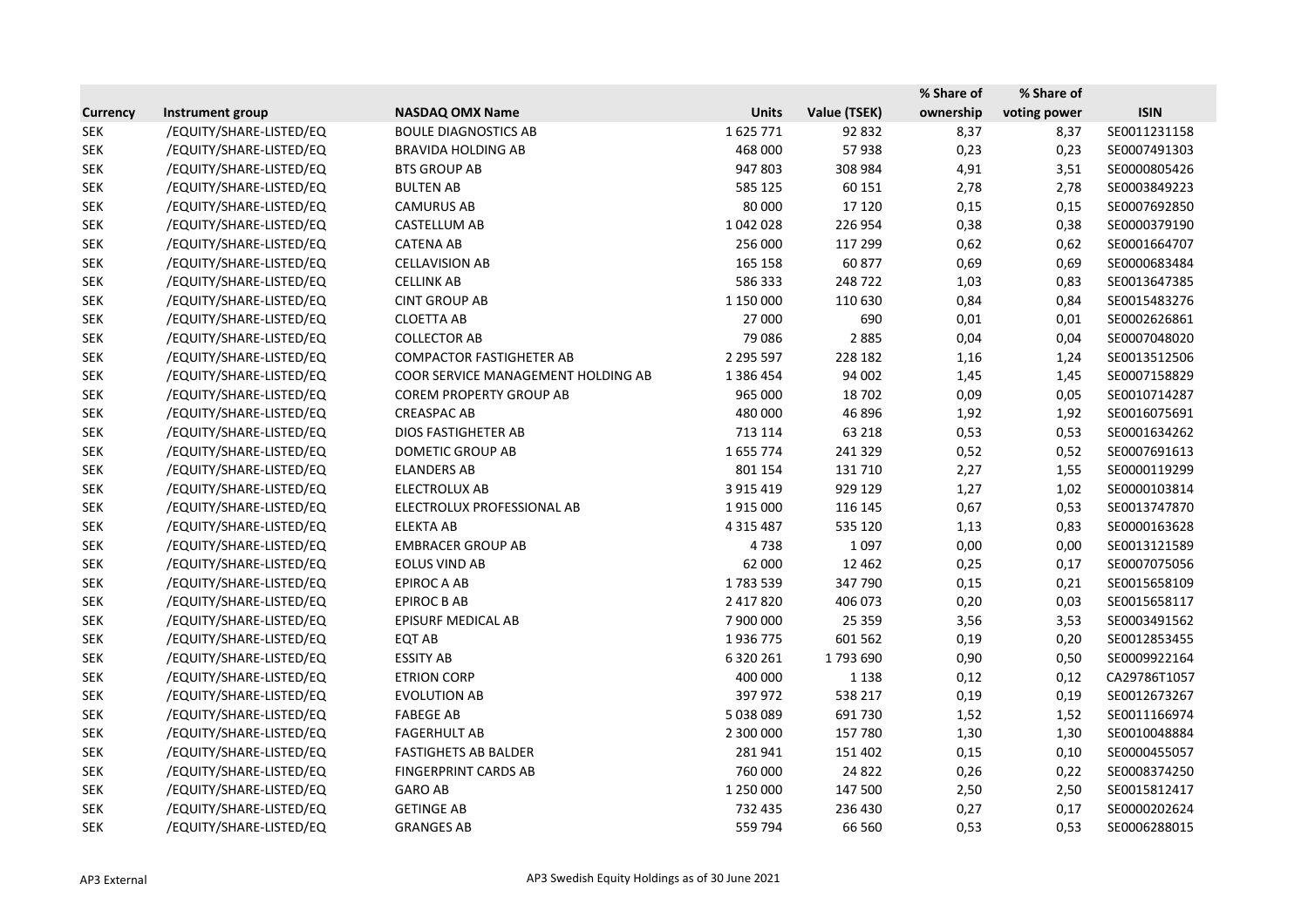|                 |                         |                                     |                |               | % Share of | % Share of   |              |
|-----------------|-------------------------|-------------------------------------|----------------|---------------|------------|--------------|--------------|
| <b>Currency</b> | Instrument group        | <b>NASDAQ OMX Name</b>              | <b>Units</b>   | Value (TSEK)  | ownership  | voting power | <b>ISIN</b>  |
| <b>SEK</b>      | /EQUITY/SHARE-LISTED/EQ | <b>GREEN LANDSCAPING GROUP AB</b>   | 2 143 750      | 173 215       | 4,22       | 4,22         | SE0010985028 |
| <b>SEK</b>      | /EQUITY/SHARE-LISTED/EQ | H & M HENNES & MAURITZ AB           | 6 902 830      | 1 401 274     | 0,42       | 0,20         | SE0000106270 |
| <b>SEK</b>      | /EQUITY/SHARE-LISTED/EQ | HANSA BIOPHARMA AB                  | 913 482        | 137022        | 1,99       | 2,05         | SE0002148817 |
| <b>SEK</b>      | /EQUITY/SHARE-LISTED/EQ | <b>HEMNET GROUP AB</b>              | 273 000        | 52 553        | 0,27       | 0,27         | SE0015671995 |
| <b>SEK</b>      | /EQUITY/SHARE-LISTED/EQ | <b>HEXAGON AB</b>                   | 9 112 912      | 1 1 5 5 5 1 7 | 0,35       | 0,26         | SE0015961909 |
| <b>SEK</b>      | /EQUITY/SHARE-LISTED/EQ | <b>HEXPOL AB</b>                    | 2 731 348      | 288 703       | 0,79       | 0,57         | SE0007074281 |
| <b>SEK</b>      | /EQUITY/SHARE-LISTED/EQ | <b>HOIST FINANCE AB</b>             | $\overline{2}$ | 0             | 0,00       | 0,00         | SE0006887063 |
| <b>SEK</b>      | /EQUITY/SHARE-LISTED/EQ | <b>HOLMEN AB</b>                    | 596 558        | 230 450       | 0,37       | 0,10         | SE0011090018 |
| <b>SEK</b>      | /EQUITY/SHARE-LISTED/EQ | HUFVUDSTADEN AB                     | 2 303 678      | 335 185       | 1,09       | 0,22         | SE0000170375 |
| <b>SEK</b>      | /EQUITY/SHARE-LISTED/EQ | <b>HUMANA AB</b>                    | 1 000 000      | 67 200        | 1,88       | 1,88         | SE0008040653 |
| <b>SEK</b>      | /EQUITY/SHARE-LISTED/EQ | HUSQVARNA AB                        | 3 115 184      | 354 196       | 0,54       | 0,20         | SE0001662230 |
| <b>SEK</b>      | /EQUITY/SHARE-LISTED/EQ | IAR SYSTEMS GROUP AB                | 728 930        | 102 196       | 5,22       | 5,22         | SE0005851706 |
| <b>SEK</b>      | /EQUITY/SHARE-LISTED/EQ | ICA-HANDLARNAS FÖRBUND AB           | 511957         | 203 912       | 0,25       | 0,25         | SE0000652216 |
| <b>SEK</b>      | /EQUITY/SHARE-LISTED/EQ | <b>INDUSTRIVÄRDEN A AB</b>          | 759 823        | 252 869       | 0,17       | 0,27         | SE0000190126 |
| <b>SEK</b>      | /EQUITY/SHARE-LISTED/EQ | <b>INDUSTRIVÄRDEN CAB</b>           | 1 302 701      | 408 006       | 0,30       | 0,05         | SE0000107203 |
| <b>SEK</b>      | /EQUITY/SHARE-LISTED/EQ | <b>INDUTRADE AB</b>                 | 592 000        | 129 648       | 0,16       | 0,16         | SE0001515552 |
| <b>SEK</b>      | /EQUITY/SHARE-LISTED/EQ | INFANT BACTERIAL THERAPEUTICS AB    | 438 565        | 41 971        | 3,91       | 3,00         | SE0008015259 |
| <b>SEK</b>      | /EQUITY/SHARE-LISTED/EQ | <b>INSTALCO AB</b>                  | 600 000        | 213 000       | 1,15       | 1,15         | SE0009664253 |
| <b>SEK</b>      | /EQUITY/SHARE-LISTED/EQ | INTERNATIONAL PETROLEUM CORP/SWEDEN | 284 000        | 11 161        | 0,18       | 0,18         | CA46016U1084 |
| <b>SEK</b>      | /EQUITY/SHARE-LISTED/EQ | <b>INVESTMENT AB LATOUR</b>         | 414 465        | 116 382       | 0,06       | 0,04         | SE0010100958 |
| <b>SEK</b>      | /EQUITY/SHARE-LISTED/EQ | <b>INVESTOR A AB</b>                | 4 9 2 5 0 1 2  | 962 101       | 0,16       | 0,34         | SE0015811955 |
| <b>SEK</b>      | /EQUITY/SHARE-LISTED/EQ | <b>INVESTOR A AB</b>                | 14 196 499     | 2 800 259     | 0,46       | 0,10         | SE0015811963 |
| <b>SEK</b>      | /EQUITY/SHARE-LISTED/EQ | <b>INVISIO AB</b>                   | 700 000        | 132 020       | 1,57       | 1,57         | SE0001200015 |
| <b>SEK</b>      | /EQUITY/SHARE-LISTED/EQ | <b>IRLAB THERAPEUTICS AB</b>        | 1847994        | 70 593        | 3,57       | 3,57         | SE0012675361 |
| <b>SEK</b>      | /EQUITY/SHARE-LISTED/EQ | <b>ITAB SHOP CONCEPT AB</b>         | 3 000 000      | 54 540        | 1,38       | 1,38         | SE0015962097 |
| <b>SEK</b>      | /EQUITY/SHARE-LISTED/EQ | JM AB                               | 366848         | 108 550       | 0,53       | 0,53         | SE0000806994 |
| <b>SEK</b>      | /EQUITY/SHARE-LISTED/EQ | <b>K-FAST HOLDING AB</b>            | 719 430        | 44 9 64       | 0,33       | 0,24         | SE0016101679 |
| <b>SEK</b>      | /EQUITY/SHARE-LISTED/EQ | KINDRED GROUP PLC                   | 5 5 3 4 2 6 1  | 742 421       | 2,40       | 2,40         | SE0007871645 |
| <b>SEK</b>      | /EQUITY/SHARE-LISTED/EQ | <b>KINNEVIK AB</b>                  | 1 101 881      | 377 504       | 0,40       | 0,19         | SE0015810247 |
| <b>SEK</b>      | /EQUITY/SHARE-LISTED/EQ | KUNGSLEDEN AB                       | 1 463 879      | 151 658       | 0,67       | 0,67         | SE0000549412 |
| <b>SEK</b>      | /EQUITY/SHARE-LISTED/EQ | L E LUNDBERGFORETAGEN AB            | 207 889        | 114 796       | 0,08       | 0,02         | SE0000108847 |
| <b>SEK</b>      | /EQUITY/SHARE-LISTED/EQ | LAGERCRANTZ GROUP AB                | 1 3 5 5 5 7 5  | 126 204       | 0,65       | 0,46         | SE0014990966 |
| <b>SEK</b>      | /EQUITY/SHARE-LISTED/EQ | LOOMIS AB                           | 1673000        | 447862        | 2,22       | 2,22         | SE0014504817 |
| <b>SEK</b>      | /EQUITY/SHARE-LISTED/EQ | LUNDIN ENERGY AB                    | 462 253        | 139 970       | 0,16       | 0,16         | SE0000825820 |
| <b>SEK</b>      | /EQUITY/SHARE-LISTED/EQ | <b>MEDICOVER AB</b>                 | 653 000        | 153 129       | 0,43       | 0,08         | SE0009778848 |
| <b>SEK</b>      | /EQUITY/SHARE-LISTED/EQ | MIDSONA AB                          | 994 854        | 70 436        | 1,53       | 1,38         | SE0000565228 |
| <b>SEK</b>      | /EQUITY/SHARE-LISTED/EQ | MILDEF GROUP AB                     | 2 400 000      | 89 040        | 6,74       | 6,74         | SE0016074249 |
| <b>SEK</b>      | /EQUITY/SHARE-LISTED/EQ | MILLICOM INTERNATIONAL CELLULAR SA  | 479 575        | 162 480       | 0,47       | 0,47         | SE0001174970 |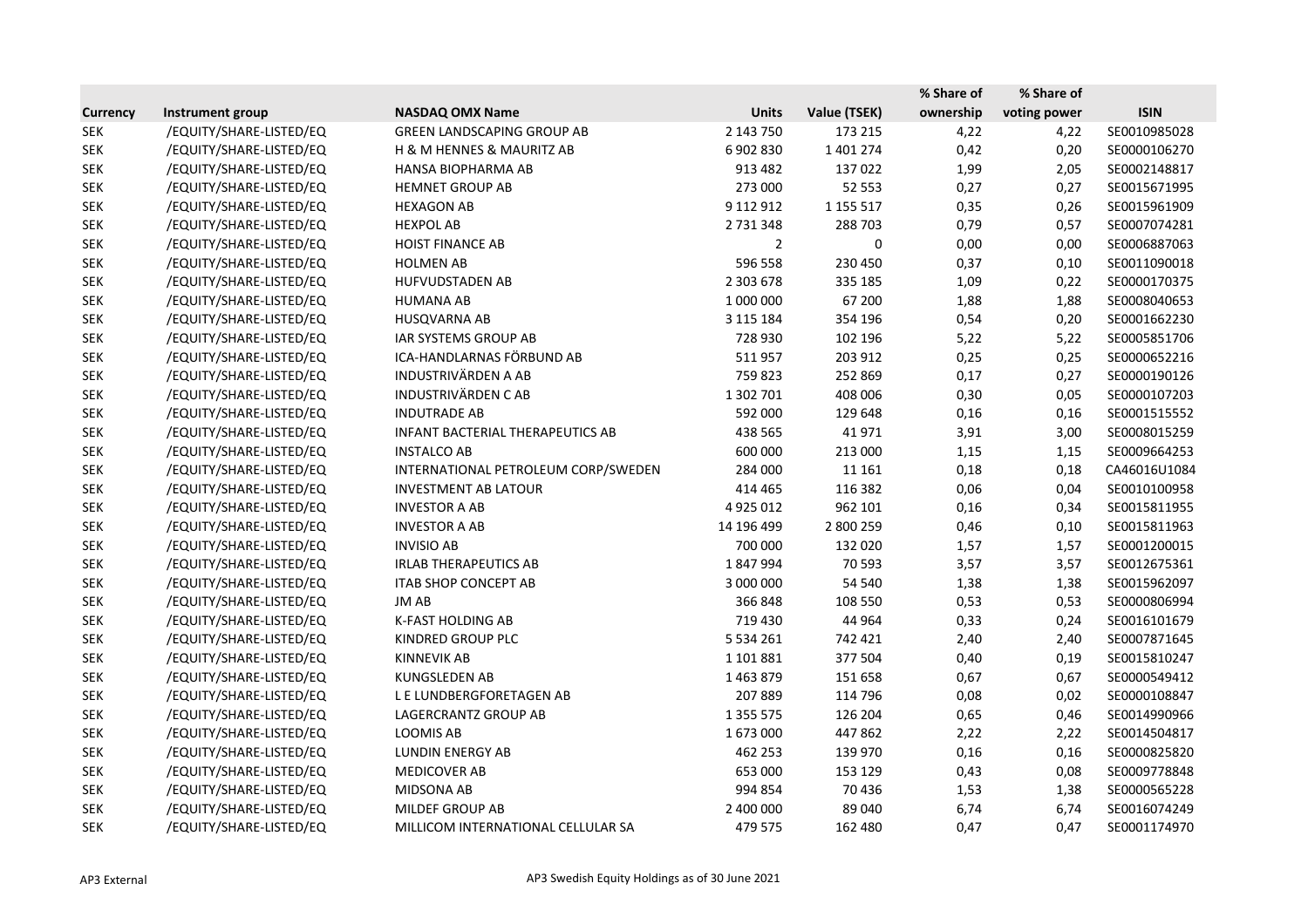|                 |                         |                                     |               |              | % Share of | % Share of   |              |
|-----------------|-------------------------|-------------------------------------|---------------|--------------|------------|--------------|--------------|
| <b>Currency</b> | Instrument group        | <b>NASDAQ OMX Name</b>              | <b>Units</b>  | Value (TSEK) | ownership  | voting power | <b>ISIN</b>  |
| <b>SEK</b>      | /EQUITY/SHARE-LISTED/EQ | MIPS AB                             | 74 000        | 54 4 64      | 0,28       | 0,28         | SE0009216278 |
| <b>SEK</b>      | /EQUITY/SHARE-LISTED/EQ | MODERN TIMES GROUP MTG AB           | 1830581       | 212 164      | 1,65       | 1,58         | SE0000412371 |
| <b>SEK</b>      | /EQUITY/SHARE-LISTED/EQ | <b>MYCRONIC AB</b>                  | 145 000       | 37 439       | 0,15       | 0,15         | SE0000375115 |
| <b>SEK</b>      | /EQUITY/SHARE-LISTED/EQ | <b>NCAB GROUP AB</b>                | 683 333       | 305 792      | 3,65       | 3,65         | SE0011167956 |
| <b>SEK</b>      | /EQUITY/SHARE-LISTED/EQ | NEDERMAN HOLDING AB                 | 950 000       | 161 025      | 2,70       | 2,70         | SE0011204510 |
| <b>SEK</b>      | /EQUITY/SHARE-LISTED/EQ | NIBE INDUSTRIER AB                  | 4 546 864     | 409 309      | 0,23       | 0,11         | SE0015988019 |
| <b>SEK</b>      | /EQUITY/SHARE-LISTED/EQ | <b>NOBIA AB</b>                     | 271 000       | 19783        | 0,16       | 0,16         | SE0000949331 |
| <b>SEK</b>      | /EQUITY/SHARE-LISTED/EQ | <b>NOBINA AB</b>                    | 2 200 000     | 170 940      | 2,49       | 2,49         | SE0007185418 |
| <b>SEK</b>      | /EQUITY/SHARE-LISTED/EQ | <b>NORDEA BANK ABP</b>              | 17 477 200    | 1664878      | 0,43       | 0,43         | FI4000297767 |
| <b>SEK</b>      | /EQUITY/SHARE-LISTED/EQ | NORDIC ENTERTAINMENT GROUP AB       | 460 031       | 173 432      | 0,59       | 0,55         | SE0012116390 |
| <b>SEK</b>      | /EQUITY/SHARE-LISTED/EQ | NORDIC WATERPROOFING HOLDING AB     | 1 000 000     | 184 800      | 4,15       | 4,15         | SE0014731089 |
| <b>SEK</b>      | /EQUITY/SHARE-LISTED/EQ | <b>NORDNET AB</b>                   | 4 048 651     | 584 828      | 1,62       | 1,62         | SE0015192067 |
| <b>SEK</b>      | /EQUITY/SHARE-LISTED/EQ | NORDSTJERNAN AB                     | 418 233       | 73 0 23      | 0,82       | 0,69         | SE0009922305 |
| <b>SEK</b>      | /EQUITY/SHARE-LISTED/EQ | <b>NYFOSA AB</b>                    | 2 2 5 1 8 8 1 | 260 543      | 1,18       | 1,18         | SE0011426428 |
| <b>SEK</b>      | /EQUITY/SHARE-LISTED/EQ | <b>ONCOPEPTIDES AB</b>              | 707 750       | 66 068       | 0,94       | 0,94         | SE0009414576 |
| <b>SEK</b>      | /EQUITY/SHARE-LISTED/EQ | PANDOX AB                           | 719 867       | 102 509      | 0,39       | 0,22         | SE0007100359 |
| <b>SEK</b>      | /EQUITY/SHARE-LISTED/EQ | <b>PEAB AB</b>                      | 580 000       | 61 30 6      | 0,20       | 0,10         | SE0000106205 |
| <b>SEK</b>      | /EQUITY/SHARE-LISTED/EQ | PLATZER FASTIGHETER HOLDING AB      | 1947805       | 252 825      | 1,62       | 0,65         | SE0004977692 |
| <b>SEK</b>      | /EQUITY/SHARE-LISTED/EQ | <b>PRICER AB</b>                    | 2 3 6 2 6 5 6 | 74 849       | 2,13       | 2,11         | SE0000233934 |
| <b>SEK</b>      | /EQUITY/SHARE-LISTED/EQ | Q-LINEA AB                          | 939 500       | 135 100      | 3,18       | 3,18         | SE0011527845 |
| <b>SEK</b>      | /EQUITY/SHARE-LISTED/EQ | Readly International AB             | 2 2 6 4 5 3 5 | 79 0 78      | 6,08       | 6,08         | SE0014855292 |
| <b>SEK</b>      | /EQUITY/SHARE-LISTED/EQ | <b>RESURS HOLDING AB</b>            | 4 186 224     | 176 994      | 2,09       | 2,09         | SE0007665823 |
| <b>SEK</b>      | /EQUITY/SHARE-LISTED/EQ | <b>RVRC HOLDING AB</b>              | 220 000       | 17 29 2      | 0,19       | 0,19         | SE0015962485 |
| <b>SEK</b>      | /EQUITY/SHARE-LISTED/EQ | SAAB AB                             | 11 500        | 2612         | 0,01       | 0,01         | SE0000112385 |
| <b>SEK</b>      | /EQUITY/SHARE-LISTED/EQ | SAGAX AB                            | 24 227 658    | 6 158 671    | 5,43       | 3,52         | SE0005127818 |
| <b>SEK</b>      | /EQUITY/SHARE-LISTED/EQ | SAMHALLSBYGGNADSBOLAGET I NORDEN AB | 10 751 118    | 385 535      | 0,67       | 0,31         | SE0009554454 |
| <b>SEK</b>      | /EQUITY/SHARE-LISTED/EQ | SANDVIK AB                          | 8 0 8 2 9 9 8 | 1766943      | 0,64       | 0,64         | SE0000667891 |
| <b>SEK</b>      | /EQUITY/SHARE-LISTED/EQ | SANIONA AB                          | 1886792       | 31 509       | 3,02       | 3,02         | SE0005794617 |
| <b>SEK</b>      | /EQUITY/SHARE-LISTED/EQ | SCANDIC HOTELS GROUP AB             | 1 005 068     | 33 599       | 0,53       | 0,53         | SE0007640156 |
| <b>SEK</b>      | /EQUITY/SHARE-LISTED/EQ | SECTRA AB                           | 152 000       | 100 700      | 0,39       | 0,24         | SE0014609061 |
| <b>SEK</b>      | /EQUITY/SHARE-LISTED/EQ | <b>SECURITAS AB</b>                 | 5 9 5 8 5 1 0 | 804 995      | 1,63       | 1,15         | SE0000163594 |
| <b>SEK</b>      | /EQUITY/SHARE-LISTED/EQ | SEDANA MEDICAL AB                   | 1 900 000     | 135 660      | 2,06       | 2,06         | SE0015988373 |
| <b>SEK</b>      | /EQUITY/SHARE-LISTED/EQ | SINCH AB                            | 1 230 504     | 177 193      | 0,17       | 0,17         | SE0016101844 |
| <b>SEK</b>      | /EQUITY/SHARE-LISTED/EQ | SIVERS SEMICONDUCTORS AB            | 2 250 000     | 57870        | 1,46       | 1,46         | SE0003917798 |
| <b>SEK</b>      | /EQUITY/SHARE-LISTED/EQ | SKANDINAVISKA ENSKILDA BANKEN AB    | 11 819 100    | 1 306 602    | 0,54       | 0,54         | SE0000148884 |
| <b>SEK</b>      | /EQUITY/SHARE-LISTED/EQ | <b>SKANSKA AB</b>                   | 3 458 818     | 785 152      | 0,82       | 0,58         | SE0000113250 |
| <b>SEK</b>      | /EQUITY/SHARE-LISTED/EQ | <b>SKF AB</b>                       | 3 002 995     | 654 353      | 0,66       | 0,41         | SE0000108227 |
| <b>SEK</b>      | /EQUITY/SHARE-LISTED/EQ | SKISTAR AB                          | 89 4 76       | 12 759       | 0,11       | 0,08         | SE0012141687 |